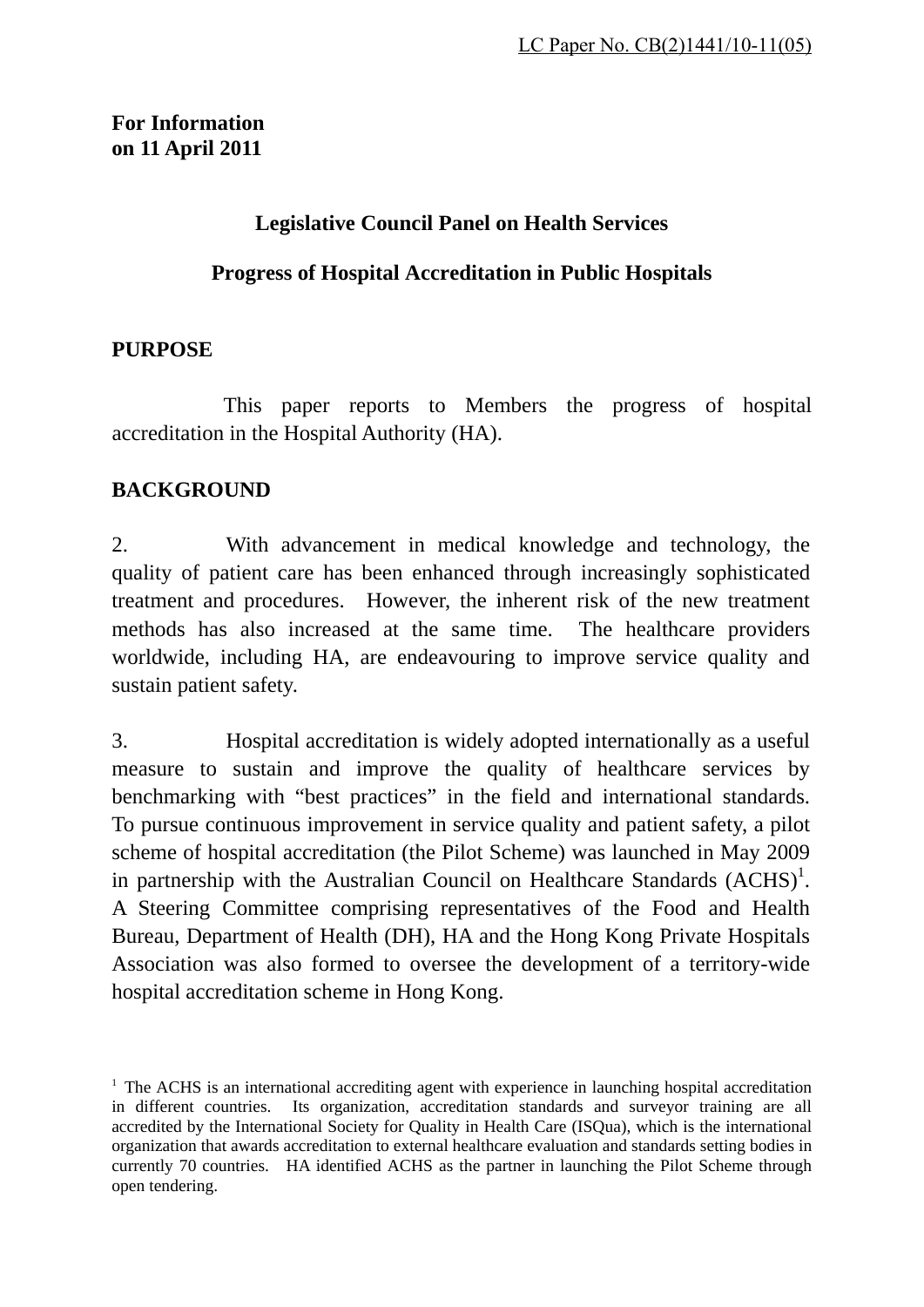#### **IMPLEMENTATION AND PROGRESS OF THE PILOT SCHEME**

4. One of the key objectives of the Pilot Scheme is to develop a set of common hospital accreditation standards for measuring the performance of both public and private hospitals in various aspects in the long run. The set of common standards will include standards with regard to the management of medical incidents and complaints, and the commitment to continuous quality improvement. It is expected that through their participation in the accreditation process, both the public and private hospitals will strengthen their accountability and commitment to service quality and safety, thereby enhancing public confidence in the quality of healthcare services. The Pilot Scheme also aims to establish the infrastructure of accreditation, including the standards and surveyor system; to assess the feasibility of implementing accreditation program; to enhance public-private collaboration; and to evaluate and recommend on the future model of accreditation.

5. Five public hospitals (namely the Caritas Medical Centre, Pamela Youde Nethersole Eastern Hospital, Queen Elizabeth Hospital, Queen Mary Hospital and Tuen Mun Hospital) and three private hospitals (namely the Hong Kong Baptist Hospital, Hong Kong Sanatorium & Hospital and Union Hospital) joined the Pilot Scheme. The progress of the Pilot Scheme in public hospitals is set out in ensuing paragraphs.

# **Engagement and training of hospital staff**

6. The process of hospital accreditation involves a major change in the quality management system of a hospital, as well as the work practice and culture of its staff. Active and committed participation of both the hospital management and frontline healthcare workers is the key to successful implementation of accreditation programme. A series of forums and workshop were organized under the Pilot Scheme to engage the staff of the participating HA hospitals to raise their awareness and understanding of the concept, requirements and benefit of hospital accreditation. The ACHS project team has also provided training and on-site support at the hospitals to assist the staff to prepare for the accreditation surveys and different aspects of the accreditation programme, including credentialing, safe environment and practices, risk management and governance and measuring of performance.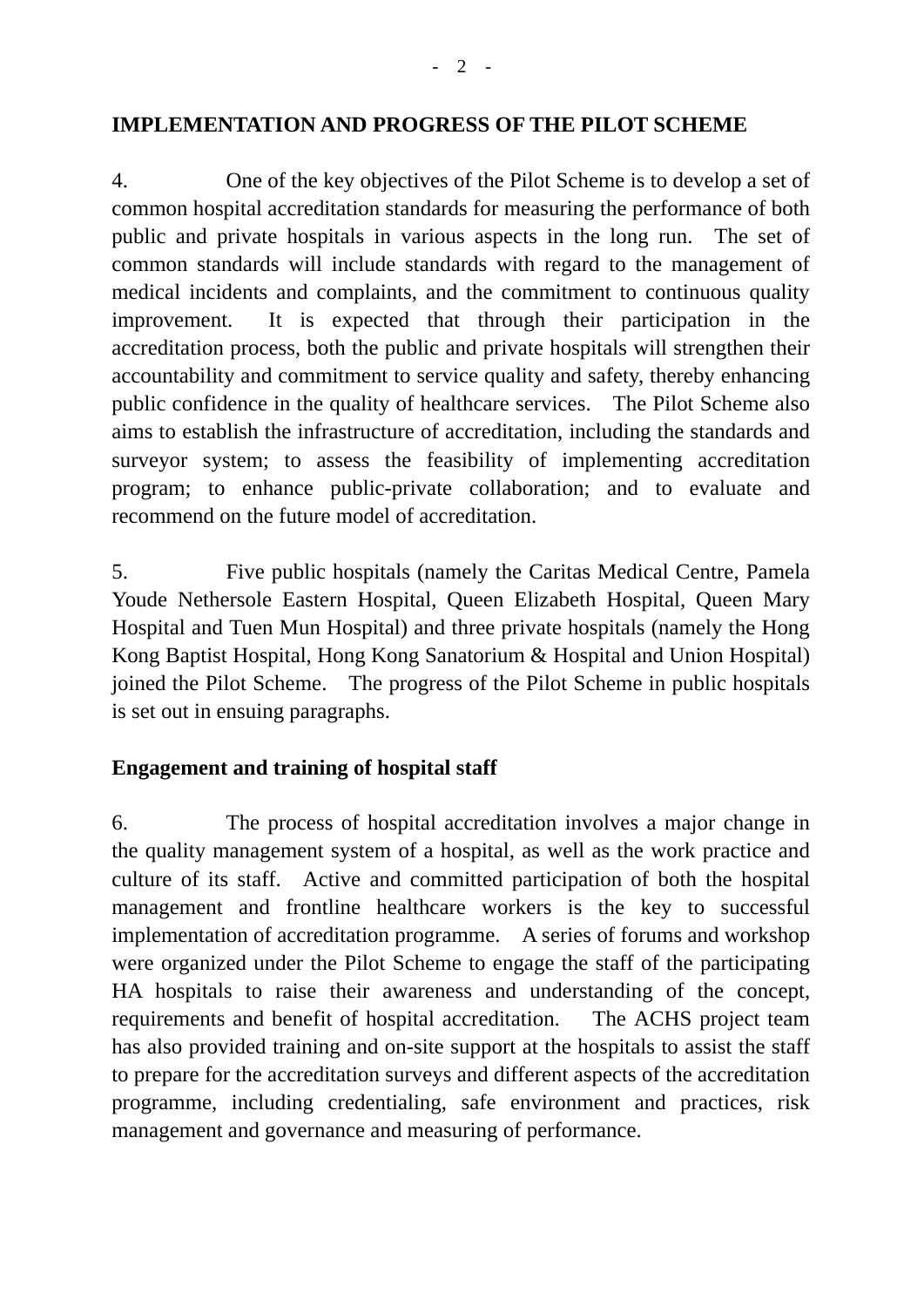7. An information technology (IT) platform has also been developed for relevant staff of public and private sectors to exchange and share their experience and initiatives in managing hospital accreditation.

# **Development of Hong Kong standards**

8. The ACHS Evaluation and Quality Improvement Program Standards contains 45 criteria that cover different aspects of hospital management, including clinical care, support services and corporate system. It focuses on patient experience and participation, coordinated care and quality system in the hospital operation. Given the difference in healthcare systems and services between Australia and Hong Kong, a Task Force on Standards under the Steering Committee has reviewed the ACHS program standards in collaboration with public and private hospitals and patient groups. Taken into account the local situation of Hong Kong, the Task Force formulated a set of locally adapted accreditation standards, which was subsequently endorsed by ACHS and ISQua in December 2010 and March 2011 respectively as the accreditation standards for Hong Kong.

# **Development of Local Surveyor System**

9. An important element of Pilot Scheme and the future hospital accreditation system in Hong Kong is the development of a local team of surveyors for hospital accreditation. Under the Pilot Scheme, a total of 33 surveyors from DH, public and private hospitals have completed the training arranged by ACHC and were appointed as the ACHC (Hong Kong) Surveyors. They are qualified to conduct accreditation surveys for hospitals in Hong Kong and overseas.

# **EVALUATION OF THE PILOT SCHEME**

10. With dedicated efforts of hospital staff and support of ACHS, the five participating HA hospitals completed their organization-wide surveys from June to October 2010 and were awarded 4-year full accreditation status. The hospitals were commended for good practices in a number of aspects such as pressure ulcer management, care of dying patients and deceased, safety practice and environment, etc. At the same time, recommendations were made for improvement and follow up in certain areas such as sterilization practices in